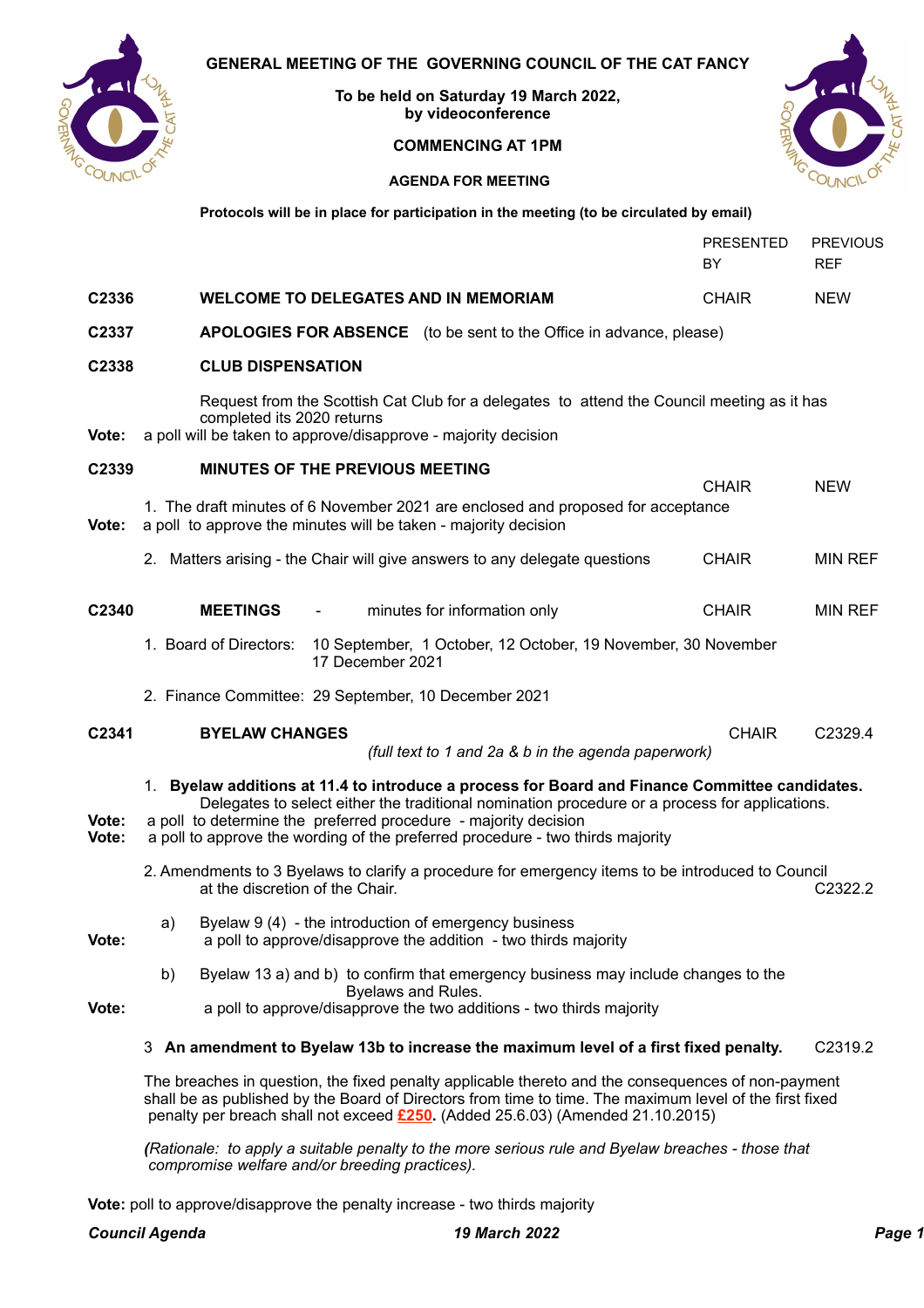# **C2342 BREED MATTERS**

1. Amendments to the Devon Rex registration policy **State Communist Communist Communist Communist Communist Communist Communist Communist Communist Communist Communist Communist Communist Communist Communist Communist Comm** *DRX identified by DNA test as LH or LH carriers to be noted as such on the register (for record keeping purposes only)*

2. Amendments to the Cornish Rex registration policy example of the Superintent Cornel of the VICW *CRX identified by DNA test as LH or LH carriers to be noted as such on the register (for record keeping purposes only) The inclusion of a DNA testing scheme for Progressive Retinal Atrophy (rdAC)*

Full details of the policy changes and rationale from the JRBAC included with the agenda paperwork. **Vote x 2:** a poll to approve/disapprove after each proposal - majority decision for each

# **C2343 SHOW MATTERS**

| 1. A report from the Judge Appointment System Review Group | C2332.3 |
|------------------------------------------------------------|---------|
| 2. A report from the Show Review Group                     | C2332.4 |

3. A proposal from the Cinnamon and Fawn Group NEW Prior to being able to award any breed certificate (CC/PC/GR CH/ GR PR/ IMP GR CH /IMP GR PR or OLYMPIAN AWARD where applicable), the judge concerned must be approved by the appropriate BAC. **Rationale:**

*Judges currently going through on the Accelerated Scheme are still in theory attempting to become qualified, it is therefore impractical for them to be awarding certificates before being eligible to do so. Exhibitors need to have confidence in the judge's ability, to be qualified to judge their specific breed.*

**Vote:** a poll to approve/disapprove the proposal - majority decision

### **C2344 BUSINESS REPORTS**

| 1. The IT report                             |  | C2333.1 |
|----------------------------------------------|--|---------|
| 2 The welfare report                         |  | C2333.2 |
| 3. Breeder Scheme Review Group report<br>PW. |  | C2333.3 |

#### **C2345 JUDGE APPOINTMENTS (for information)**

### 1. **NOTIFICATION OF JUDGES APPROVED VIA THE WEBSITE SINCE NOVEMBER COUNCIL 2021**

| <b>Bengal BAC</b>       | Full Judge | <b>Sandra Woodley</b> |
|-------------------------|------------|-----------------------|
| <b>Egyptian Mau BAC</b> | Full Judge | <b>Stephen Parkin</b> |

### 2. **NOTIFICATION OF JUDGES APPROVED VIA THE ACCELERATED SCHEME SINCE NOVEMBER COUNCIL**

| <b>Abyssinian BAC</b>      | Full Judge                                | <b>Perri Mansaray</b> |
|----------------------------|-------------------------------------------|-----------------------|
| <b>Australian Mist BAC</b> | Full Judge (provisional) Sarndra Devereux |                       |
| <b>Maine Coon BAC</b>      | Full Judge                                | <b>John Harrison</b>  |
| <b>Joint Rex BAC</b>       | Full Judge (DRX)                          | <b>Sally Tokens</b>   |
| <b>Russian BAC</b>         | Full Judge                                | <b>Valerie Kilby</b>  |
| <b>Siamese Cat JAC</b>     | Full Judge                                | Linda Martin          |

#### 3. **NOTIFICATION OF JUDGES TRANSFERRING TO/FROM THE EMERITUS LIST**

| <b>Patricia Perkins</b> | Emeritus (until further notice)                               |
|-------------------------|---------------------------------------------------------------|
| Janet Starr             | Emeritus                                                      |
| <b>Steven Leppard</b>   | Return to active judging - transferred from the Emeritus List |

4. **Judge Withdrawal**: Pina Bruno-Grieve as PJ from the Cornish and Devon Rex lists, by personal request.

### **C2346 ANY OTHER BUSINESS OR INFORMATION**

**NEXT MEETING**: Saturday, 16 July 2022 (Electoral meeting). Agenda items to be received by 10 June 2022.

End of agenda